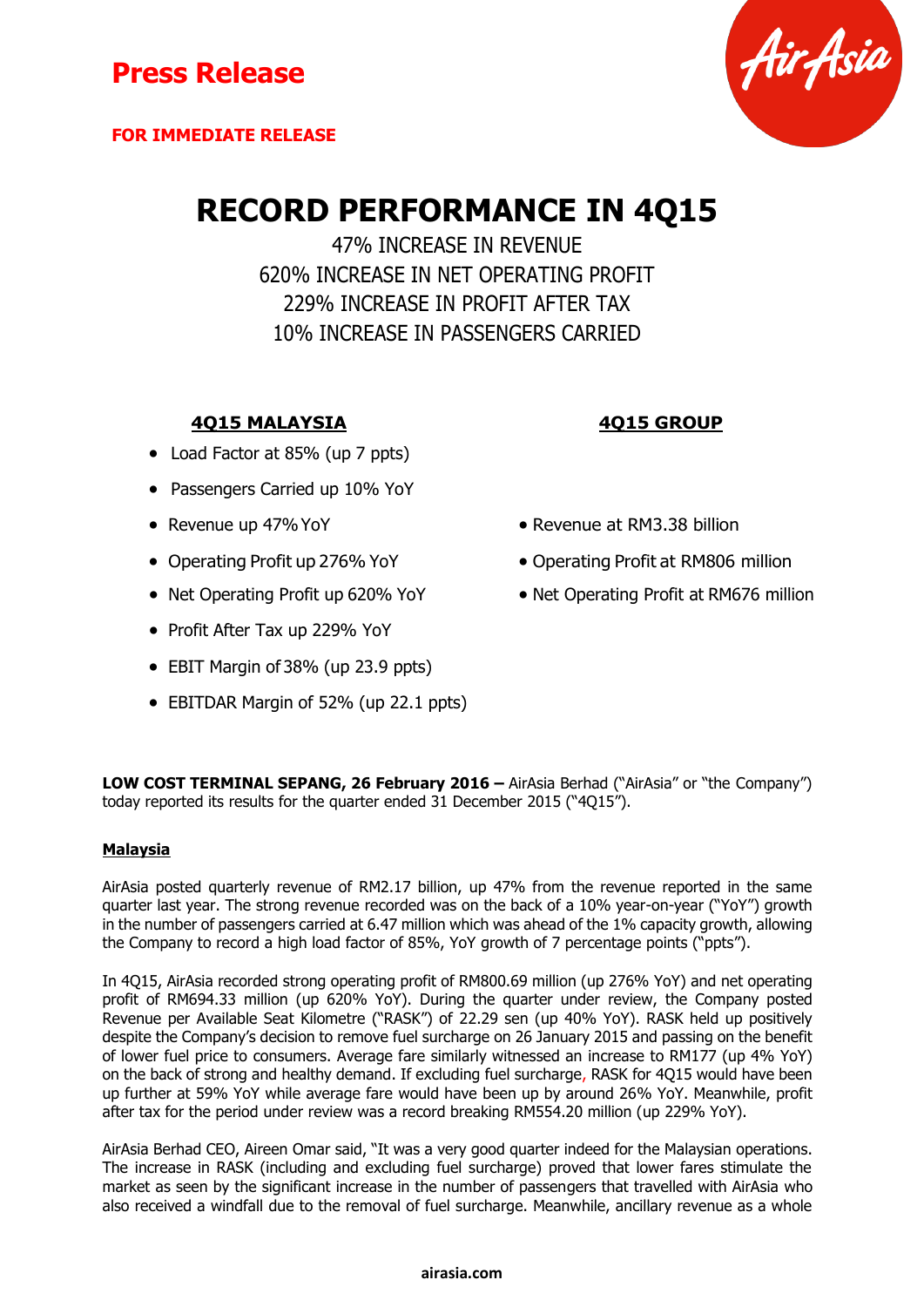## **Press Release**



## **FOR IMMEDIATE RELEASE**

has increased by 14% YoY with the highest contributor coming from baggage (43% of total ancillary revenue) followed by cargo (10% of total ancillary revenue) and insurance (7% of total ancillary revenue). The highest growth seen among our ancillary products are AirAsia Insure (up 43% YoY) and connecting fees for our 'Flythru' service (up 56% YoY). These led to the Company recording an ancillary income per pax of RM49 this quarter (up 4%), close to our near term target of RM50."

The Company's cost, measured in terms of Cost per Available Seat Kilometre ("CASK") was reported at 14.06 sen, up by 4% YoY. The slight increase in CASK was due to an additional 16 sale and leaseback aircraft undertaken throughout 2015 which led to an increase in aircraft operating lease expenses of 148% YoY. Meanwhile, maintenance and overhaul expenses increased by 53% YoY. As expected, the Company is a big beneficiary of the low fuel price environment. The decline in overall fuel expense by 15% YoY was on the back of 21% lower average fuel price at US\$75 per barrel as compared to US\$95 during the same period last year. This is despite the 7% increase in fuel consumption due to the increased number of flights and longer average stage length.

On balance sheet, Aireen highlighted, "As mentioned before, the management monitors the Company's net gearing level closely to ensure that it is constantly at a healthy and comfortable level. At the end of 4Q15, the Company's USD denominated borrowings has actually reduced by 6% from USD2.69 billion in 3Q15 to USD2.54 billion due to an additional sale and leaseback exercise on an older aircraft executed in 4Q15. Cash on the other hand has increased by 1% to RM2.43 billion. The Company's net gearing ratio therefore is at 2.29 times at the end of 4Q15, 23% lower compared to the previous quarter due to lower total debt and an increase in cash."

#### **AirAsia Group – Consolidated Results of AirAsia Berhad and Associate Airlines**

Segment reporting of associates are included in the quarterly Bursa Announcement (Note 9). The operating segments have been identified by each Air Operating Certificate ("AOC") held within the AirAsia Group ("Group"), and are categorised as Malaysia, Thailand, Indonesia, Philippines, India and Japan.

The Group posted quarterly revenue of RM3.38 billion while operating profit for the Group was recorded at RM805.54 million and net operating profit for 4Q15 stands at RM675.90 million. The Group's profit before taxation for the quarter under review is recorded at RM332.44 million.

On consolidation of accounts for the whole Group, the Company's auditor attempted to revisit their opinion on this matter and we are hopeful that the Group will be allowed to consolidate and therefore present a fairer view of the Group's performance and financial position.

For the next quarter onwards, the Company shall disclose year-to-date segment reporting in addition to the current quarterly segment reporting in the notes section of the Bursa Announcement.

#### **Thailand**

Thai AirAsia ("TAA") posted revenue of THB7.68 billion in 4Q15, a decrease of 3% from the same period last year while operating profit decreased by 32% YoY to THB585.19 million. This led the associate to post a profit after tax of THB542.96 million (down 32% YoY) in 4Q15. AirAsia Group CEO, Tony Fernandes commenting on TAA's performance, "During the quarter, TAA recorded 17% YoY increase in passenger numbers with load factor increasing by 3 ppts to 82%. Revenue was slightly down YoY due to the drop in international passengers impacted by the explosion at the Ratchaprasong intersection on top of the bad haze situation in Southern Thailand. This led to a 12% decrease in RASK at THB1.59. Meanwhile, CASK reduced by 8% YoY to THB1.47 due to 21% drop in fuel expenses. Besides the impact of the depreciation in Baht, the increase in other costs such as maintenance and user charges are expected from a fast growing airline like TAA due to the increased number of flights and aircraft in operation."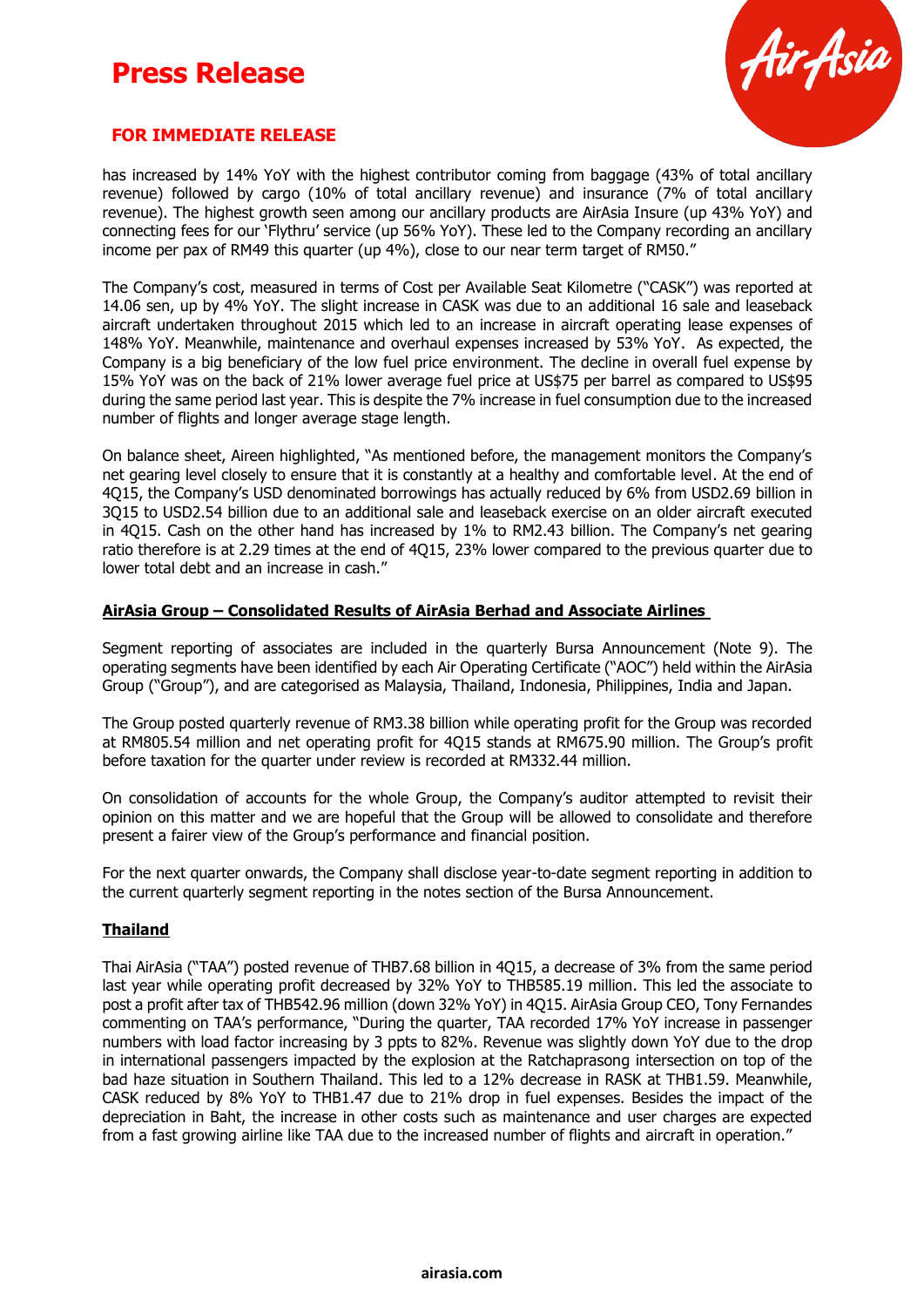## **Press Release**



## **FOR IMMEDIATE RELEASE**

### **Indonesia**

Indonesia AirAsia ("IAA") recorded revenue of IDR1.10 trillion in 4Q15, down 37% YoY which is in-line with the planned 34% decrease in capacity that led to the 33% decrease in the number of passengers carried. Load factor in general was recorded at a healthy level of 80%. During the quarter, IAA recorded an operating loss of IDR41.87 billion which led to a loss after tax of IDR1.09 trillion, mainly due to forex loss on weaker Rupiah YoY. Tony highlighted, "IAA's turnaround plan is showing good signs especially on the cost side. Costs decreased 35% from a year ago mainly on lower fuel cost, aircraft lease rentals, maintenance and staff cost. The underlying strategy behind the turnaround plan in Indonesia is to remove in total seven aircraft from IAA's fleet size and redeploy them to the other associates which need the aircraft more. In 4Q15, three additional aircraft managed to be redeployed to MAA and AAI. To date, four aircraft have been redeployed and taken out of IAA's fleet and the benefits of this can be seen in the quarter under review where aircraft operating lease expense has reduced by 36% and maintenance and overhaul cost have decreased by 26%."

#### **Philippines**

Philippines' AirAsia ("PAA") posted a 51% increase in revenue at PHP2.29 billion and strong growth in the number of passenger (up 47% YoY). Capacity grew by 30% that has led to a 9 ppt increase in load factor. In addition to the 47% increase in ticket revenue, total ancillary revenue also experienced a 1% growth while cargo increased by 13%. This led to a good double digit growth of 21% in RASK at PHP2.01. CASK decreased by 25% to PHP2.11 on the back of lower aircraft related costs. Further guided by the management's turnaround plan, operating losses reduced to PHP110.64 million. Tony said, "The cost reduction and refleeting exercise has enabled us to successfully almost break even this quarter. As a result operating losses came in 90% lower than the previous year and PAA experienced profitability in November and December while still posting a loss in 4Q15. Operational improvement has significantly lowered total losses which came in at PHP118.8 million or 91% lower than losses in 4Q2014."

#### **India**

AirAsia India ("AAI") recorded a 232% increase in revenue at INR2.08 billion and strong capacity growth of 133% YoY. Meanwhile, average fare increased steadily by 12% to INR3,626 while ancillary revenue per passenger grew by 133% to INR492. Tony stressed, "Our operations in India are geared to grow further after a year in service as we believe our low fares and excellent product appeals to travellers in India who remain underserved by air travel. Load factor improved to 84% amid heightened competition by other players while total passengers carried increased 134% YoY to 0.51 million passengers carried." During the quarter, AAI posted an operating loss of INR256.57 million.

#### **Outlook**

Commenting on the Company's outlook, Tony said, "In Malaysia, we are benefiting from the weaker currency environment that has led to local consumers trading down when going on their travel and other nationalities looking at Malaysia as a value for money holiday destination. Regional destinations are also more appealing as compared to higher currency destinations such as Europe and North America. Meanwhile, we will continue to introduce new routes that primarily connect secondary airports across our vast network. Through our newly launched hub in Langkawi, we intend to introduce more 'unique routes' which no other airlines fly and to improve connectivity across the region, giving travellers greater options. Adding on, demand from Chinese travellers has remained resilient and with the visa waiver initiative for Chinese nationals intending to visit Malaysia throughout 2016, this will significantly boost arrivals in the coming quarters. Similarly, fuel trended lower in the quarter which undoubtedly remains favourable for all airlines. We saw a great end to 2015 with record profitability and look to 2016 with a positive light".

Adding on the outlook of cost environment, he said, "As seen in 4Q15, we are beneficiary of the low fuel price. As of now, the Group has hedged 52% of its fuel requirement for 2016 at an average cost of